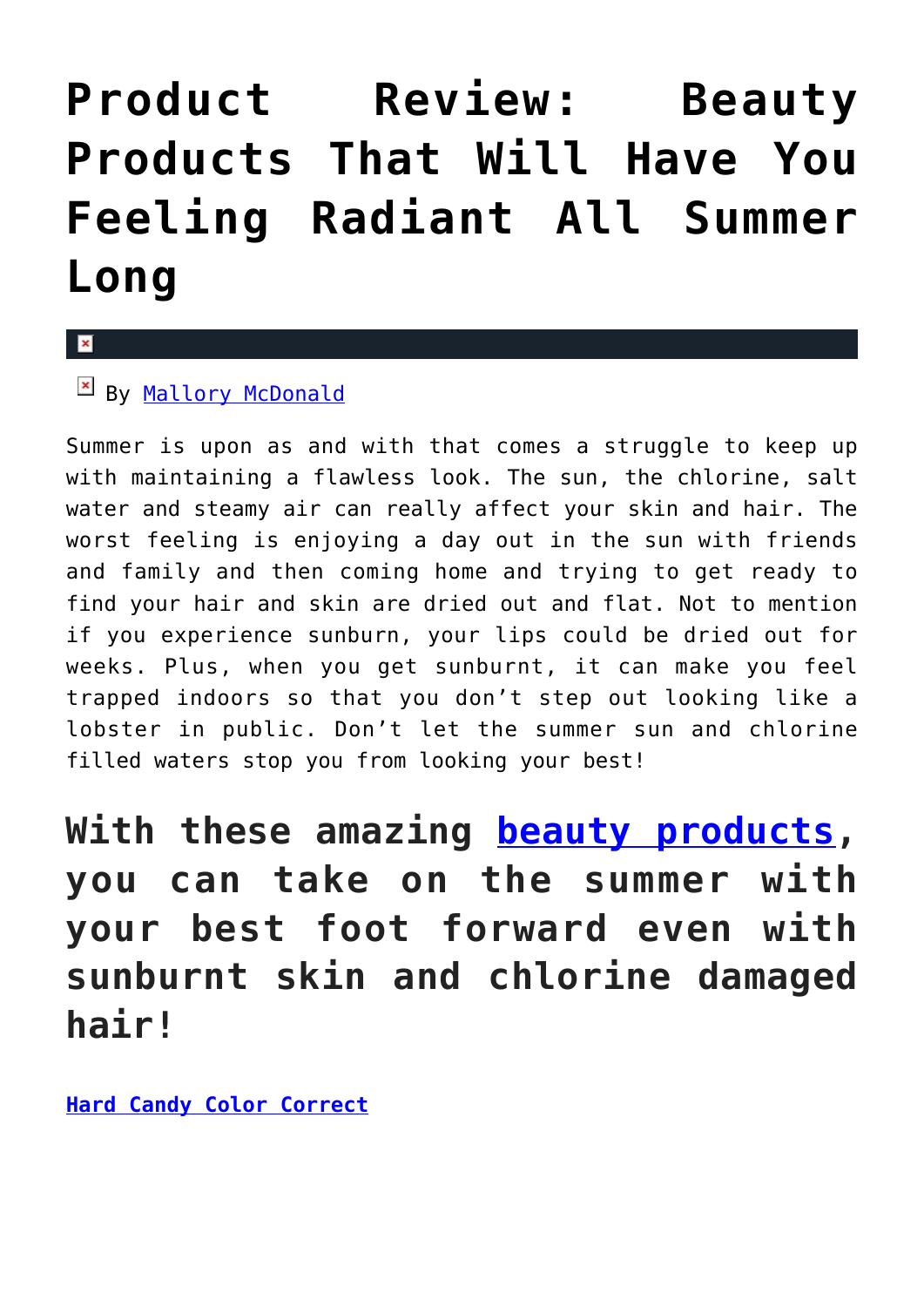

Hard Candy's new limited edition line of color correcting primers and concealers offer the power to color your way to have the ultimate clear skin. The Hard Candy Color Correct Expert Stick for \$5 is a creamy bendable pastel stick concealer. The Hard Candy Color Correct Radiant Primer for \$5 is perfect for applying to your face before makeup to smooth out the surface of your skin. The Hard Candy Color Correct Expert Creme Wand is also only \$5 has a flexible brush tip applicator and help contour the face. Each of this products is available in six different shades and can help you step out of the house this summer even if your skin is burnt from the sun. With these products, your friends will never know underneath the makeup is a red face!

## **[REJUVABEADS](http://monatglobal.com/rejuvabeads-by-monat/)**



REJUVABEADS has been verified in an independent lab to be 100% effective in mending split ends within one minute following the application. That my seem crazy but look no further for